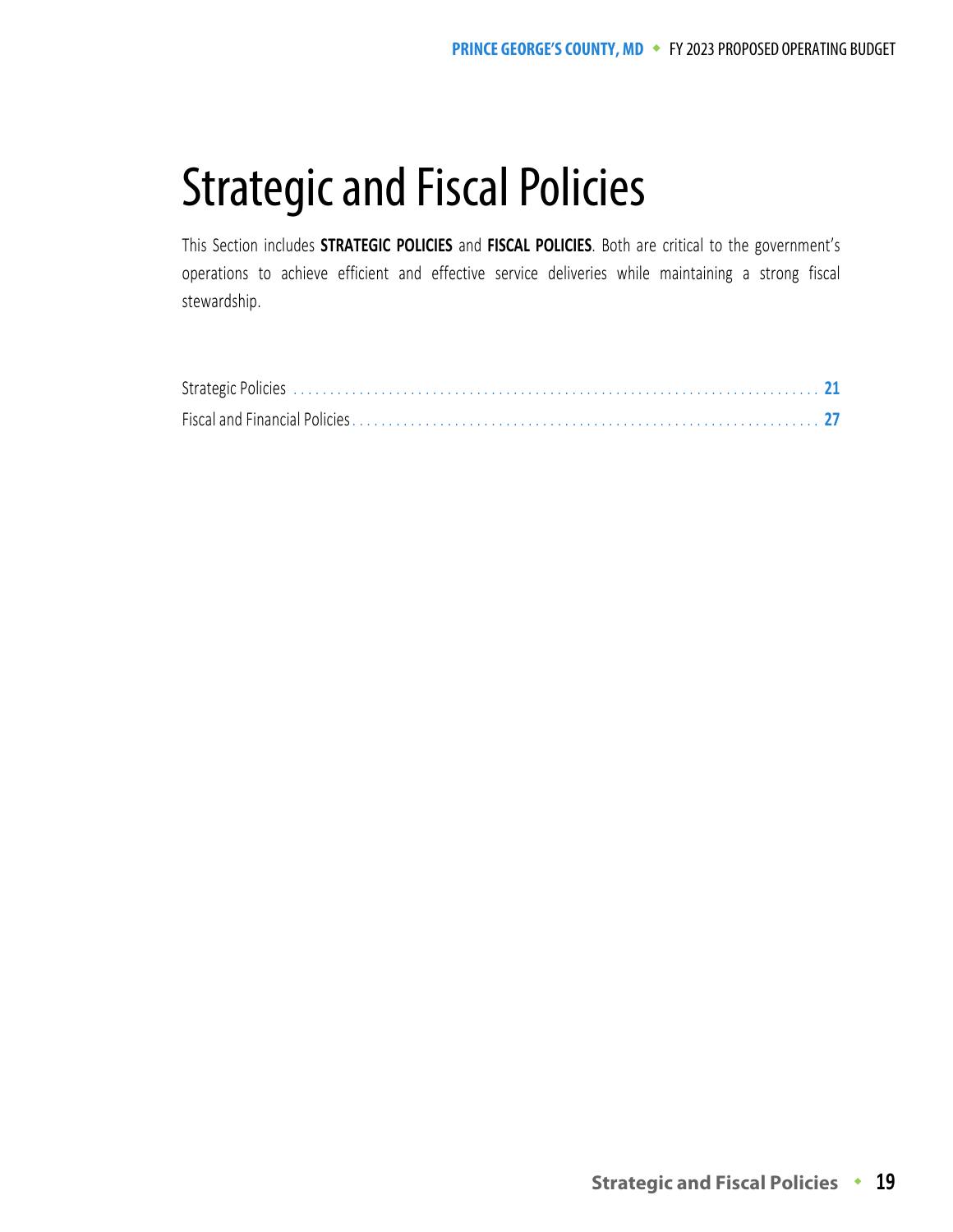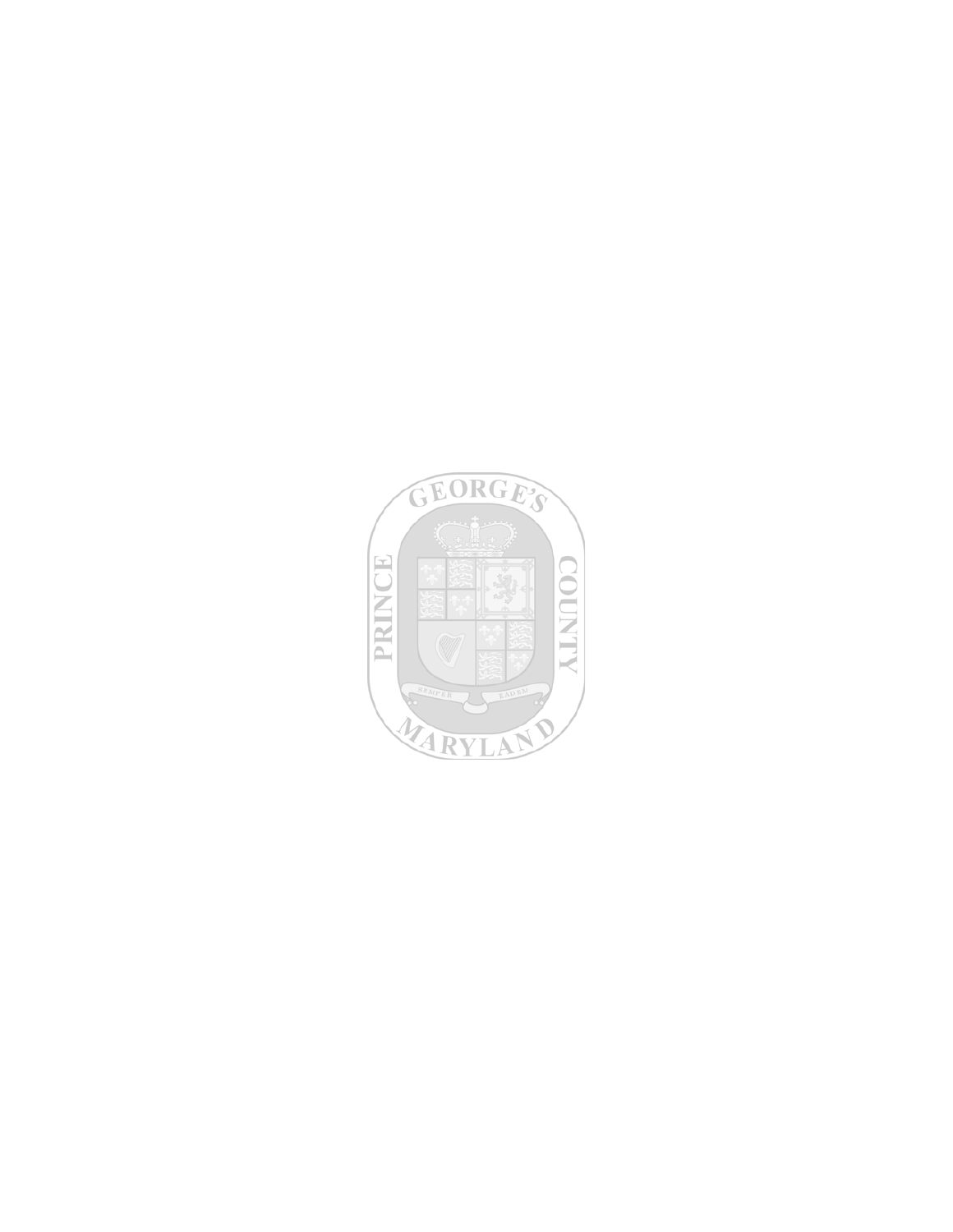# <span id="page-2-0"></span>**STRATEGIC POLICIES**

# **The County Government Vision and Strategic Plan**

Our proud priorities represent the County Executive's approach to governing built on the foundation of data driven performance that inspires collaboration and is transparent and results oriented.

We know that with our budget, there are limitations to what we can fund an a given year. But the reason we will maintain a AAA bond rating on a \$5.0 billion budget is because we make intentional and focused decisions that will positively impact the lives of Prince Georgians.

## **Vision – Prince George's Proud**

To attract and retain the most experienced workforce who will use innovative technology to provide efficient, effective services to our citizens. We will collaborate with our stakeholders to develop solutions that are databased and rely on best practices to address complex challenges within the county and the region. We will have a world-class education system, safe communities and a robust economy that creates jobs and opportunities for all and increases the commercial tax base to ensure we can provide the services our residents deserve.

## **Mission**

**Through internal and external partnerships and** collaboration, we will enhance government services to ensure that we are meeting or exceeding the needs of our residents, visitors and businesses. We will strategically implement initiatives within the six Policy Focus Areas critical to the long-term success of our county and demonstrating we are Prince George's Proud.

## **Principles**

- **Transparent government that is accountable to** those we serve.
- **Improve/enhance technology within the government** to ensure that services provided to constituents are efficient and effective.
- **Education reform that puts the focus back on** children, teachers and families to ensure that our

learning environments, in and out of the classroom, are conducive to meeting the educational needs of our children.

- Building a robust economy that creates jobs, attracts services that our county needs and increases the commercial tax base, allowing the government to no longer balance our budget on the backs of those we serve.
- **F** Focusing on infrastructure investments such as road improvements, revitalization of inner beltway communities and development around our Metro stations that provides more opportunities for our citizens to live and work here, as well as travel within the County and not just in and out of it.
- **Investing in people by providing better access to** affordable, preventative healthcare, educating citizens on principles of healthy living and providing more options for treatment of addictions and mental health challenges.

## **Priorities**

- **1.** Education
- **2.** Safe Neighborhoods
- **3.** Economic Development
- **4.** Healthy Communities
- **5.** Quality of Life Supported by High Performance Government
- **6.** Youth Development

## **Agency Plans**

Agency plans define: (1) how the agency aligns with, and will work on, accomplishing the countywide vision and (2) the agency's intended impact on customers. To accomplish this, each agency has included in its section of this book its mission, core services, goals, objectives and strategy statements. The Strategic Focus was added in FY 2013 to indicate short-term priorities of each agency based on the organization's overall strategic priorities.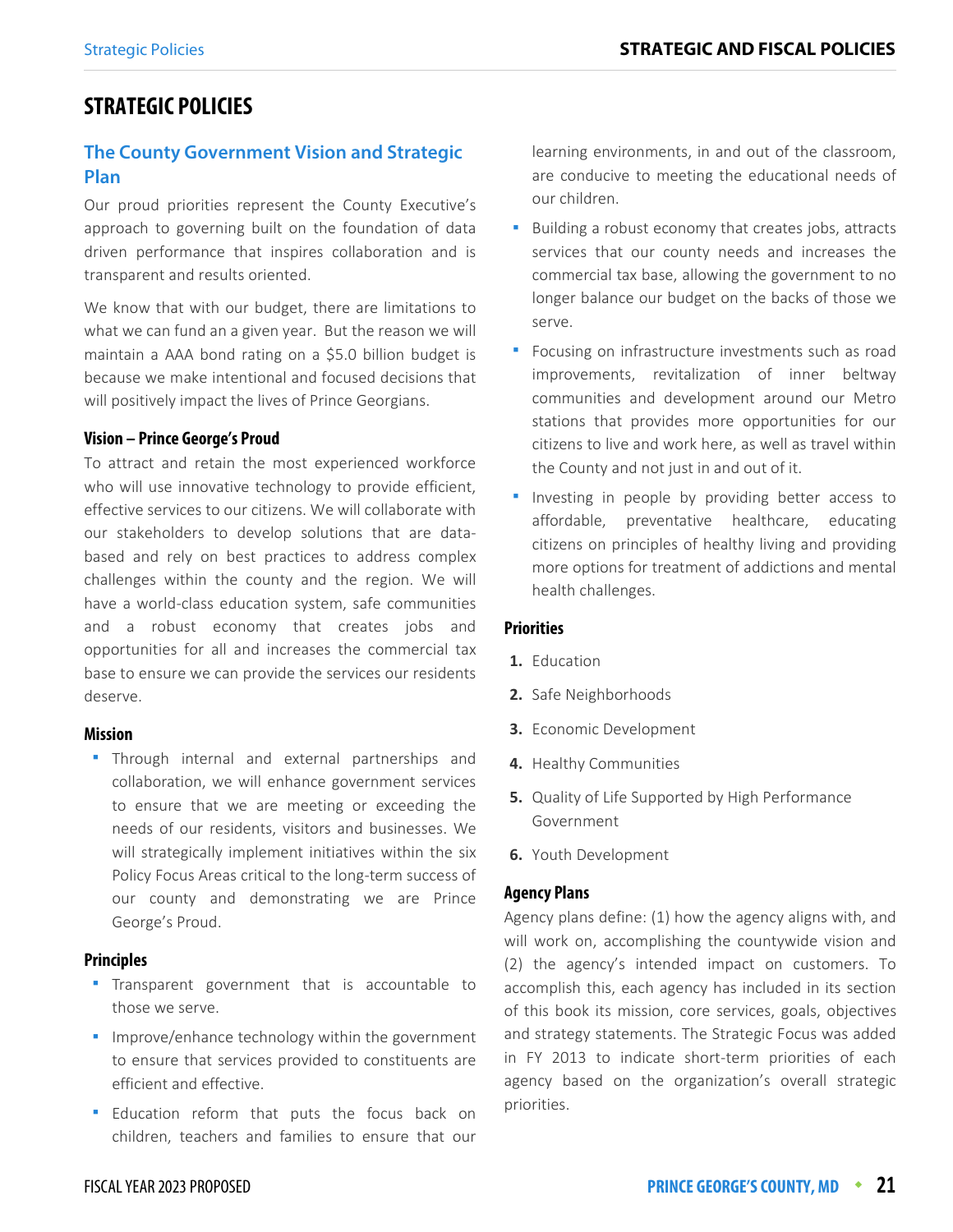#### **Performance Measures**

Performance measures are provided for each objective to illustrate a quantitative picture of the services delivered to customers and their impact. This information is important to evaluate the current status and possible improvements to carry out the countywide vision and agency plans. To accomplish this, performance measures indicate each objective's resources, tasks, services, production, efficiency, quality and impact. Five categories of performance measures provide this information: input (resources), output (workload, demand and production), efficiency (how well resources are utilized given the output), quality (accuracy, timeliness, and customer service) and outcome (impact).

#### **Performance Budgeting**

In the countywide strategic plan, agency plans, and performance measures provide a clear strategic direction and a comprehensive quantitative picture of the services the county delivers to our customers. Performanceinformed budgeting uses this information to justify and evaluate the allocation of resources and seeks to better match funding with the strategic focus and maximize the utility of limited resources. As a result, the allocation of resources can better facilitate the agency's ability to meet its plan and the countywide vision and its ability to positively impact its customers.

#### **Budget Prioritization**

The budget development process requires prioritizing services and programs to ensure limited resources are dedicated to meeting the most important needs of the County. Agencies identify and prioritize each of their services and programs to facilitate decision making. A vetting process occurs first with the Office of Management and Budget and then with the County's leadership team. A collaborative decision making process takes place when all priorities are considered in the context of current conditions, data trends, emerging priorities and past funding decisions. It is through broad, countywide prioritization of services by leadership, combined with the budget priorities established by each agency, that the resources can be appropriately allocated, and all service areas be better served.

# **On-going Improvement of the Performance Management System**

Performance Management is utilized as a tool to facilitate decision making and improve service delivery. The Performance Management System is a comprehensive integrated system, including development of the strategic plan, execution of the plan, constant monitoring and feedback, on-going training and constant improvement.

Major elements include:

- **CountyStat sessions focusing on priority objectives;**
- **Development of agency mission, goals, priorities,** strategies and performance measures; and
- Monthly reporting tracking, analyzing, recommending and communicating

#### Major FY 2022 achievements include:

- A focused reconceptualization of CountyStat Sessions aimed at taking a deep dive into the elevated priorities which include beautification, flooding, permitting, procurement, reducing time to fill and reducing violent crime;
- **•** Development of a new reporting strategy to monitor progress related to the aforementioned, elevated priorities; and
- Update of all data sets on the data website.

In FY 2023, strategic focuses will include:

- **Perform CountyStat sessions on the top initiatives for** transparency and accountability;
- **Continued countywide data collection and analysis;**
- **Updated analysis of countywide services;**
- **Thorough analysis of workflow service level** agreements with recommended changes to those agreements; and
- Continued deployment of an integrated business process system and providing agencies with performance dashboards.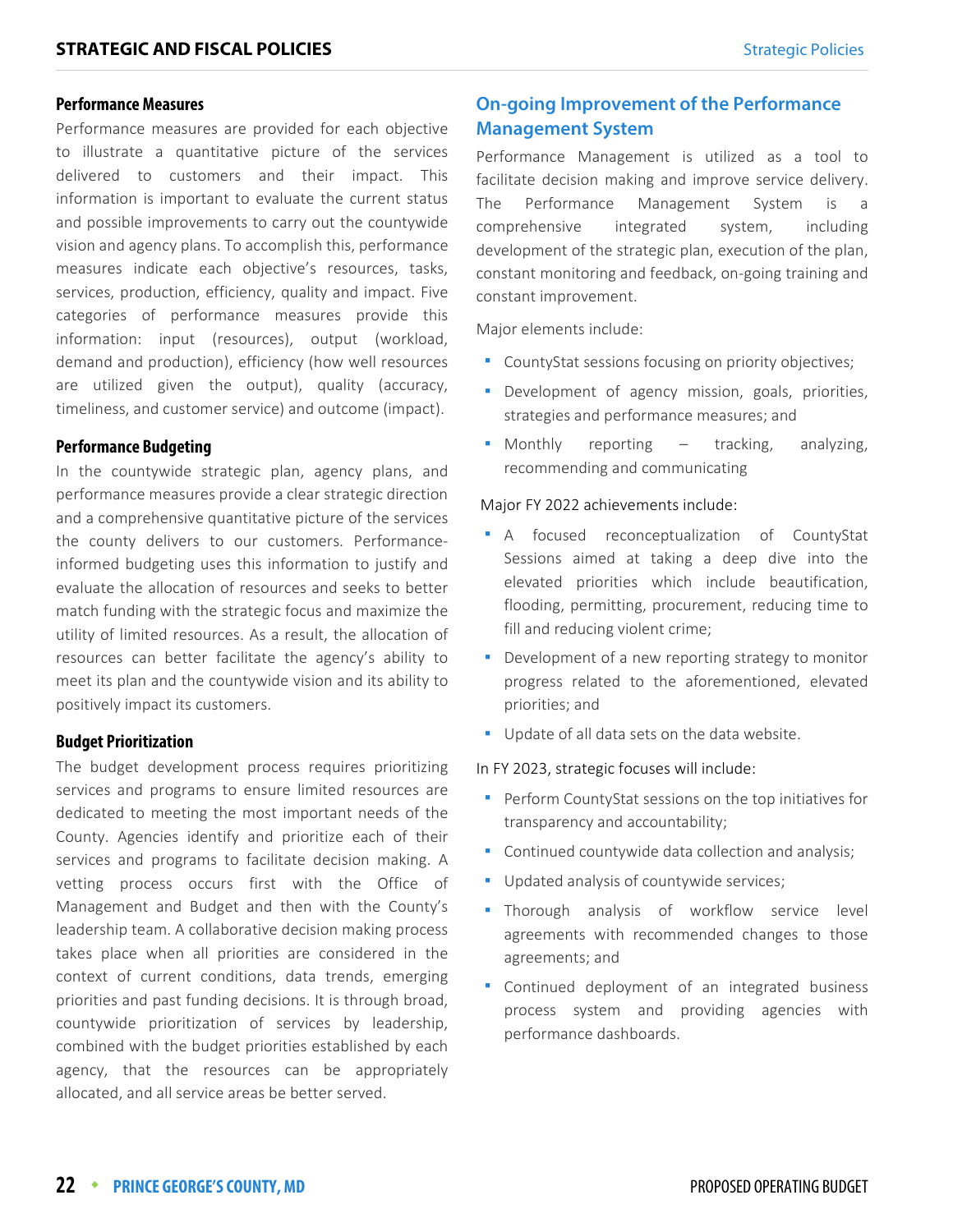# **Funding by Priority Area in Support of Vision and Goals**

The County's budget is a plan to allocate and spend funds in support of achieving the government's strategic Policy Focus Areas. Each major area of the countywide vision is listed below along with the aligned budget in FY 2023.

## **1 – Education**

The FY 2023 proposed budget continues to support our goal of excellent education. The FY 2023 budget includes \$2.63 billion in funding for the Board of Education, an increase of \$286.3 million or 12.2% over the FY 2022 budget. Funding for the Board constitutes 62.6% of all General Fund spending in the FY 2022 budget. The County's contribution represents an increase of \$30.1 million over FY 2022 (from \$816.3 million to \$847.0 million) and exceeds the Maintenance of Effort requirement. The proposed budget includes a net increase in restricted federal grant programming sources supporting various systemwide activities and initiatives; employee compensation negotiated commitments; pass through funding for Public Private Partnership (P3)/ Alternative Construction Financing projects; postemployment benefit increases; continued support of universal pre-kindergarten; program continuation of Immersion as well as well as providing additional student-based budgeting resources to the schools. FY 2023 is the first year of the new local effort requirements under the Blueprint for Maryland's Future Act in which the County's local share is run through the prism of the major State formula aid programs which are each driven by unique formulas based on County wealth indicators and pupil populations.

The FY 2023 proposed capital budget contains County funding in support of systemic repairs to schools in need of roofs, boilers, windows, piping, HVAC and elevators along with construction planned to continue for New Glenridge Area Middle School, New Northern Adelphi Area High School and Suitland High School. Additionally, the budget includes funding in FY 2023 for freestanding classrooms for the Career and Technology (CTE) center at Crossland High School.

In addition, the FY 2023 proposed budget includes \$126.8 million for the Community College, a \$3.6 million

or 2.9% increase over the FY 2022 budget. The proposed budget supports the College's strategic efforts toward operational efficiency, Student Lifecycle services, full implementation of the Pathways program, campus-wide technology upgrades and the Promise Scholarship Program which provides free tuition for graduates of County Public Schools and County residents. The CIP budget includes funding to support construction related to Marlboro Hall renovations, and design for the Largo Student Center Renovations. The CIP budget continues to support area improvements under the College Improvements project which will include replacing mechanical, life safety, environmental temperature building controls, roofs, carpet, signage, lighting, roadways/parking lots and upgrades to interior spaces.

The proposed FY 2023 operating budget for the Memorial Library System is \$34.8 million, an increase of \$1.5 million or 4.4% over the FY 2022 budget. Operating funds are provided for technology upgrades that will provide internet to library parking lots as well as two new delivery vehicles and a replacement maintenance truck. The FY 2023 CIP funds will support the completion of the Bladensburg and Hyattsville Library as well as the Surratts-Clinton Branch library. Additional funding is provided to begin the construction on the Baden Public Library.

## **2 – Safe Neighborhoods**

Prince George's County remains committed to providing safe communities for citizens, residents and visitors. The FY 2023 budget continues to support various crime prevention reduction initiatives, technology to improve responsiveness and safety and recruit classes to maintain our sworn ranks. The FY 2023 proposed budget funding totals \$801.4 million, an increase of \$54.4 million, or 7.3%, over the FY 2022 budget.

The proposed FY 2023 budget for the Fire/EMS Department includes three recruitment classes totaling 125 new recruits, including 50 from the SAFER Federal Grant program. Additional investments include support for Volunteer Fire Companies, insurance coverage for fire apparatus, funding for career uniforms, and advanced life support (ALS) equipment replacement. Funding increases for overtime to cover mandatory shift requirements for sworn personnel.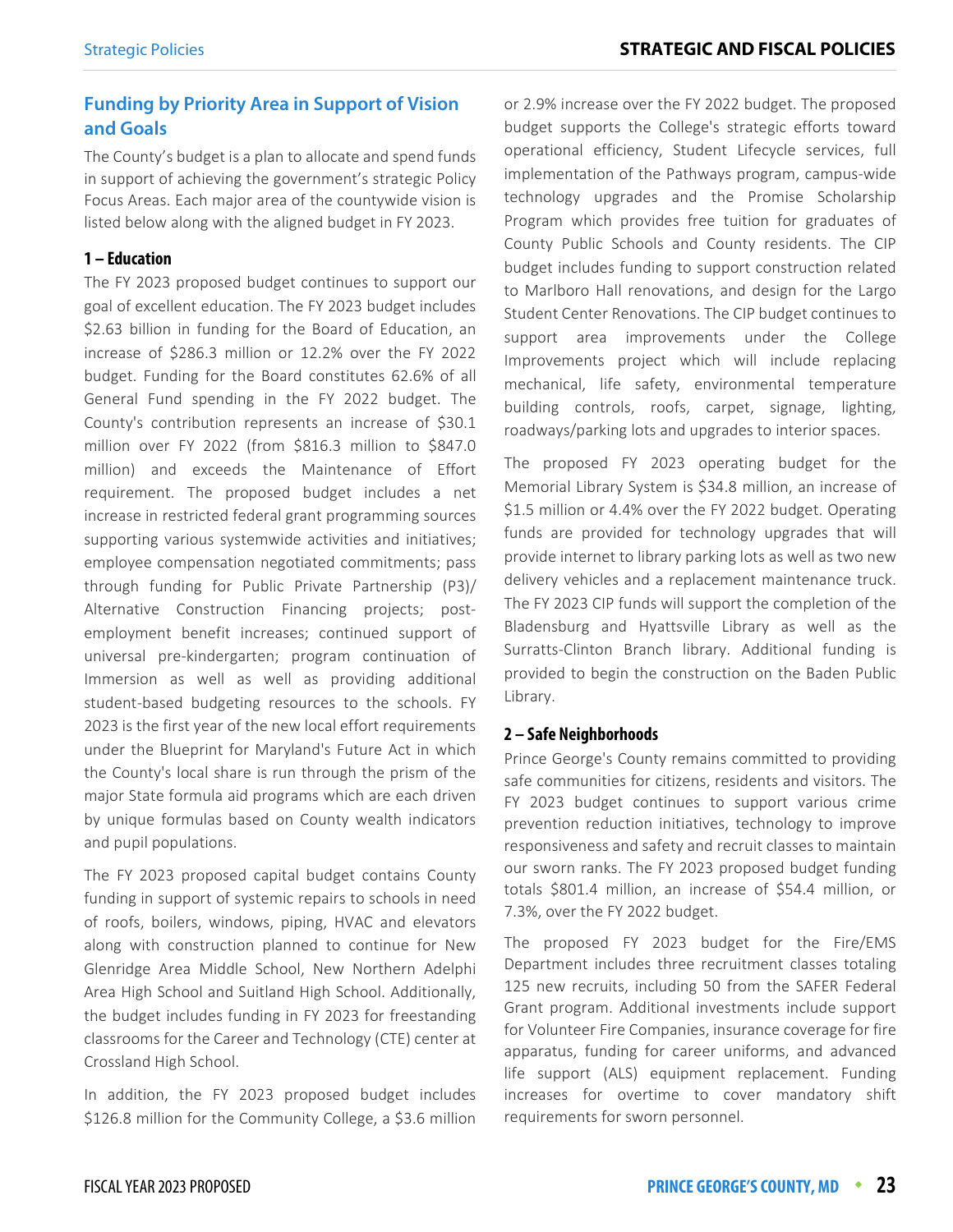## **STRATEGIC AND FISCAL POLICIES STRATEGIC AND FISCAL POLICIES**

The Office of Homeland Security receives funding to support the implementation of preparedness, mitigation, response and recovery efforts through increased staffing and emergency management accreditation for the new Continuity of Operations Plans as recommended by the Prince George's Forward Task Force. Additional resources are included in the budget for replacement of the computer aided dispatch equipment for the 9-1-1 public safety communications center, retention pay for the call takers and dispatchers as well as funding for the purchase of additional body cameras for public safety personnel.

The proposed budget for the Police Department includes funding for five new positions; one Deputy Director, two Chemists and two Crime Scene Investigators; also included are two recruitment classes totaling 100 new recruits, signing bonuses for new recruits as well as funding for new license plate readers and other equipment to support crime fighting efforts.

In FY 2023, the Police Accountability Board and Administrative Charging Committee are two agencies replacing the Citizen Complaint Oversight Panel (CCOP). The Police Accountability Board works in partnership with law enforcement agencies to develop strategies and recommendations to improve matters of policing, including, but not limited to, imposing effective discipline for proven police misconduct, implementing independent oversight of police policies and practices and increasing police accountability. The Administrative Charging Committee seeks to improve police customer service and community responsiveness to citizens' complaints of police misconduct through the establishment of effective independent oversight of the police disciplinary process and its outcomes.

The Department of Corrections' proposed budget funds two recruitment classes for a total of 30 new officers to the department as well as signing bonuses for new recruits. Resources are allocated to support inmate food, transportation and medical service contracts. Also, funding is provided for reentry services and behavioral health services for inmates.

The FY 2023 proposed budget for the Circuit Court includes funding to support victim safety and offender accountability in cases of domestic violence, dating violence, sexual assault and stalking through the Office of Violence Against Women (OVW) grant. Resources are also provided to previously unfunded and temporary positions to support the full reopening of court operations. An increase is also provided for jury fees to meet anticipated costs.

The Office of the Sheriff's budget supports efforts to reduce outstanding warrants, with a focus on violent criminals and repeat domestic violence calls. The budget provides funding for four positions in FY 2023. Two new Information Technology Project Coordinator positions support the implementation of the body worn camera programs. Additionally two new civilian positions are added to allow sworn staff to be redirected to other public safety services.

Office of the State's Attorney's receives funding for five previously unfunded positions to support the Digital Discovery Unit. A funding allocation is provided for parity salary increases for Assistant State's Attorneys. The Office will continue to focus on increasing the number of successful prosecutions of violent, repeat and chronic offenders.

The six-year CIP budget includes FY 2023 funding for the following public safety projects: the continued construction of the Forensic Lab; continued improvement and rehabilitation of various Police Stations as well as the Special Operations Division Facility; renovations and roof replacements for various fire stations; continued construction for the new Oxon Hill fire station; renovations of the correctional detention housing units; planning and designing for the Community Corrections Complex; and fiscal closeout for the correctional medical unit renovation project. Funding is also included for various courthouse renovation projects and the design phase of the James H. Taylor Innovative Academy.

#### **3 – Economic Development**

The success of our County will be measured by the government's ability to grow the local economy. In 2012, the County launched the Economic Development Incentive (EDI) fund with an investment of \$50 million in conditional and conventional loans to attract and retain businesses. Cumulatively, EDI funding has leveraged over \$1.27 billion in total project investment in the County. The FY 2023 proposed budget includes \$9 million from this fund to continue investing in the economy.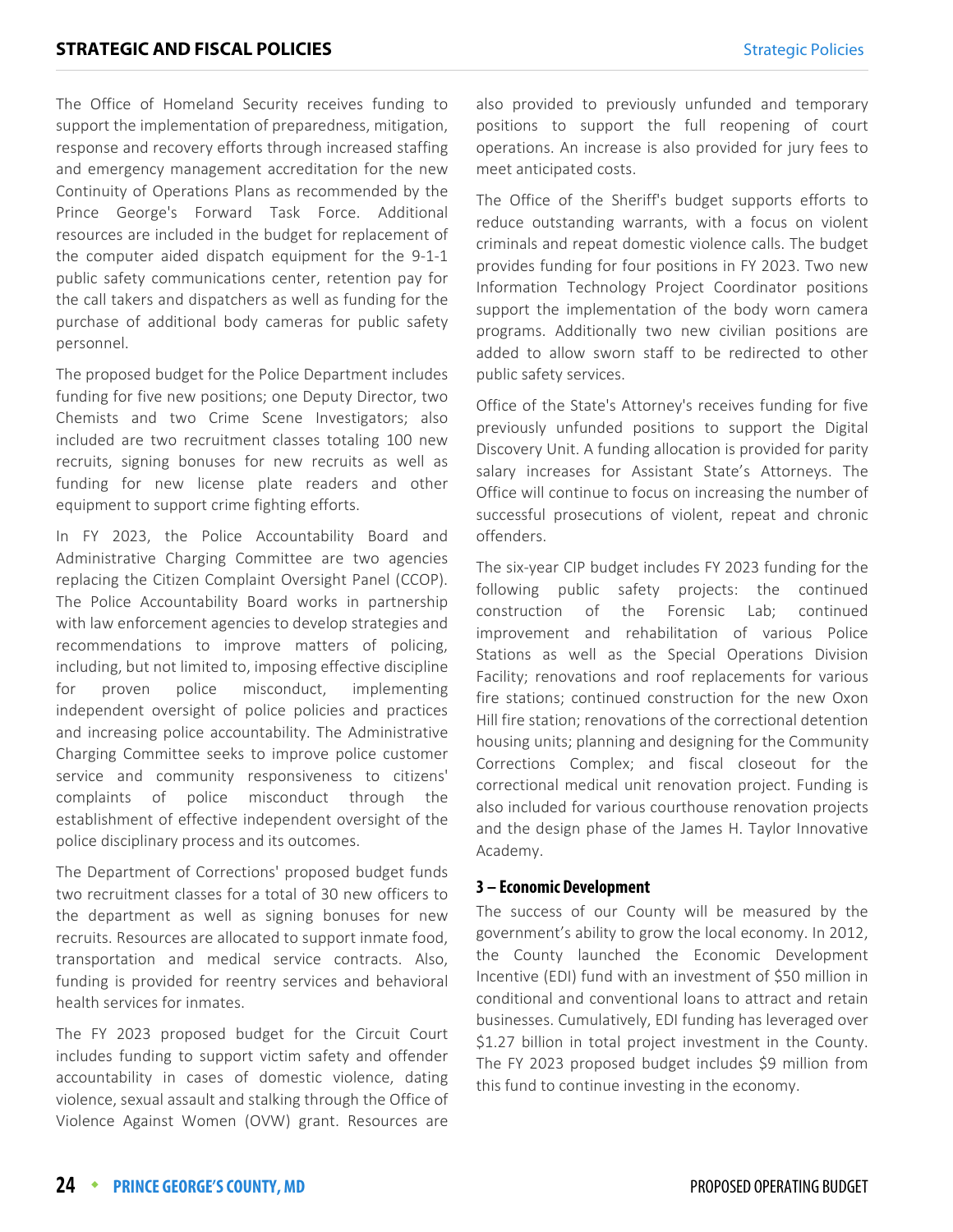During the COVID-19 economic recovery, the County administered various other grant programs to support small and local businesses through funding allocation from the State and federal relief programs. This includes \$20.1 million in for the Business Recovery Initiative, \$2 million for the Childcare Initiative and \$6.1 million for the Restaurant Resiliency Initiative program.

The County will continue its efforts to grow the residential, commercial and industrial construction economy by creating efficiencies in the permitting and inspections processes. The FY 2023 proposed budget includes funding for contracts for third-party plan reviewers, online applications maintenance for current system modules and additional permitting, inspections and site road modules for the Permitting and Licensing System for the Department of Permitting, Inspection and Enforcement to manage the cell tower development, short term rental programs and improve the quality of commercial building inspections. Increased funding is allocated for additional contractual inspectors and engineers to supplement the work the County staff.

The proposed budget also supports the Department of Housing and Community Development and the Redevelopment Authority's efforts to focus on expanding access to a broad range of quality housing, promoting and increasing the supply of affordable housing and enabling families to become self-sufficient. In support of that, the FY 2023 proposed budget contains \$10.0 million from the Housing Investment Trust Fund. The funding supports the Workforce Housing Gap Financing Program. Additional funding is provided for consulting services to support the implementation of the comprehensive housing strategy (CHS) for affordable housing as well as a public awareness campaign. Funding totaling \$2.5 million will be transferred to the Redevelopment Authority's capital budget to support the Glenarden Apartments and Suitland Manor redevelopment projects.

## **4 – Healthy Communities**

The FY 2023 proposed budget continues to include \$4.1 million for the University of Maryland Medical System including resources for debt service payments for refunded debt. Joint efforts on behalf of the State and the County ensured the financial stability of the system. The new University of Maryland Capital Region Health Medical Center opened in June 2021 in Largo. The stateof-the-art hospital was constructed as a part of a strategy to transform the County's healthcare system into an efficient, effective and financially viable healthcare delivery system. This will improve the health of residents of Prince George's County and the Southern Maryland region.

Other capital investments include the continued construction for the creation of a headquarters building that will co-locate the administrative offices of the Health Department, the Department of Family Services and the Department of Social Services agencies. The Health and Human Services (HHS) Building will serve as a centralized focal point for the delivery of services to older adults, persons with disabilities, and family caregivers. The Cheverly Replacement Building is anticipated to open in FY 2023 to serve clinical, mental health and substance abuse needs. In this area, the health and human service agencies continue to restructure their service delivery and administrative structures to correctly align staff with functions and utilize grant funding. These efforts have ensured that there will be no diminution of social services, particularly to our most vulnerable and at-risk populations.

The proposed FY 2023 budget for the Department of Family Services continues to support increased access to intervention programs and services for at-risk youth and families via the administration of disconnected youth, childhood hunger and home visiting programs. Funding continues to support the Disability Training Apprenticeship, Options Counseling, Senior Environmental Assistance, Domestic Violence Human Trafficking programs. Funding in the Health Department supports a new Program Chief position to support the Public Health Emergency program. Funding also supports the new Luminis Health Doctors Community Medical Center (LHDMC) and the implementation of a County Stabilization Center to divert behavioral health patients from local emergency departments. Additionally, the Health Department will work to transition COVID-19 activities to support an endemic through investigations, prevention, testing and vaccination.

The Department of Social Services general and grant funding will continue to support the Community Schools Network in partnership with Prince George's County Public Schools. This program targets at-risk youth based on needs related to attendance, academic performance and a school progress index. In FY 2023, funding for accreditation renewal and travel for site reviewers is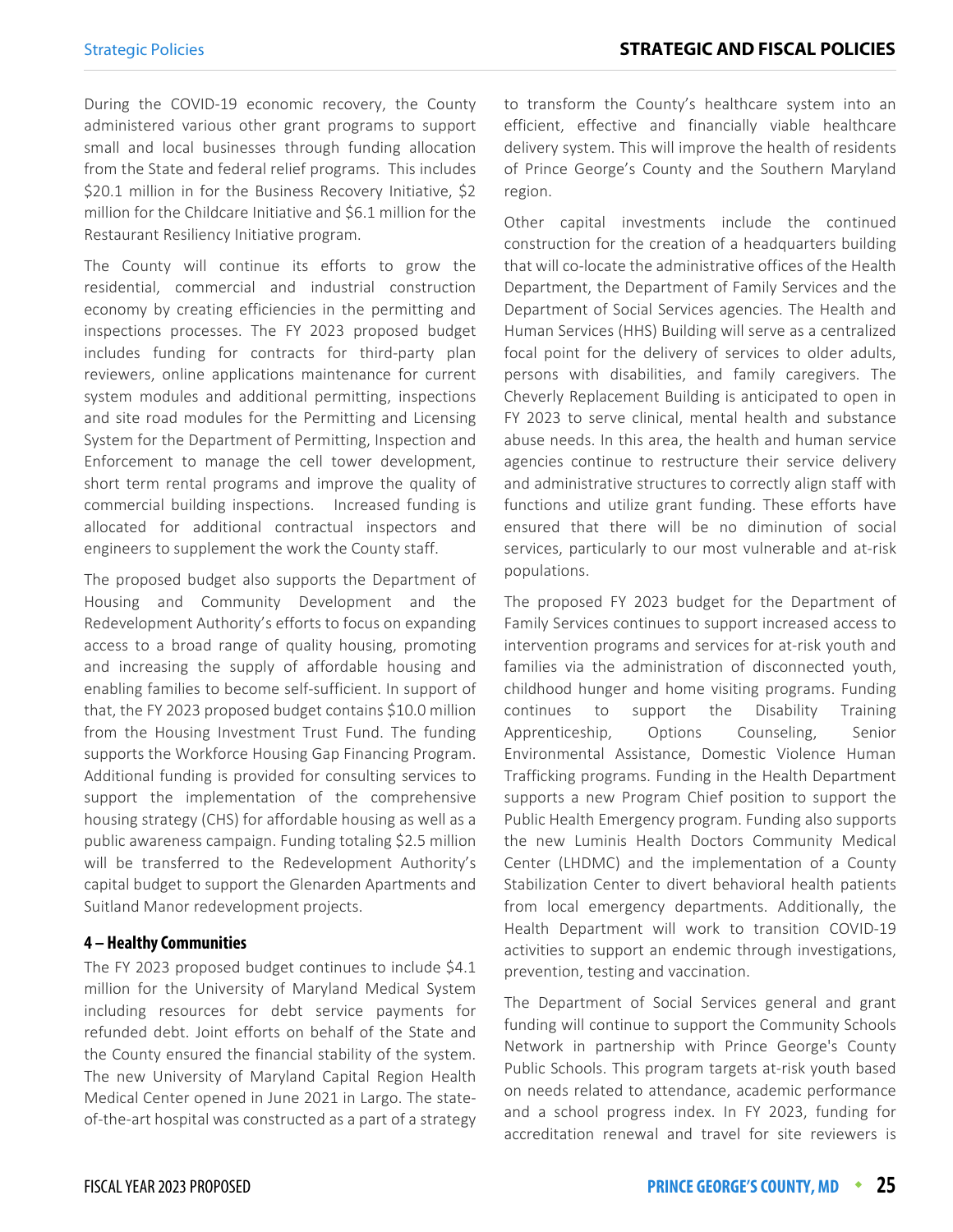## **STRATEGIC AND FISCAL POLICIES STRATEGIC AND FISCAL POLICIES**

added. Funding continues to support the Child Advocacy Center, Maryland Money Market Double Value Coupon, Supplemental Nutrition Assistance (SNAP) to Health Program, Emergency Homelessness and the Child Protection Education Unit.

Through agency appropriations and the discretionary grant programs, the County government will continue its services to support the elderly, at-risk youth, those with no or substandard health insurance, and many others in need. Additionally, the County will continue to provide \$3.8 million in support to the County developmental disability administration (DDA) service providers. Funding for this effort is included in Non-Departmental – Grants and Transfer Payments.

## **5 – Quality of Life Supported by High Performance Government**

In FY 2023, the County continues its investment into various environmental programs to improve the quality of life and support federal and State mandates. The proposed FY 2023 funding for the Local Watershed Protection and Restoration Enterprise Fund totals \$20.6 million and decreases by \$607,200 or -22.7% under the FY 2022 budget. This funding supports various operating expenses needed to meet federal and state water quality mandates to improve the health of the Chesapeake Bay. The County also continues its investment in the Stormwater Management District Enterprise Fund in FY 2023 (\$95.9 million total for the Department of Environment (DOE) and the Department of Public Works and Transportation (DPWT) components) with an increase of \$4.4 million or 4.9% over the FY 2022 budget for stormwater management programs. The CIP includes funding for the Clean Water Partnership.

The Solid Waste Management Enterprise Fund totals \$126.4 million and increases \$19.0 million or 17.6% over the FY 2022 budget. The budget supports recycling, composting, and county beautification efforts. The CIP continues to support operational and facility improvements and repairs, closure and post-closure requirements for Brown Station Road and Sandy Hill landfills and continued design for upgrades and modifications to the existing Leachate Pretreatment Facility as required by the regulatory arm of WSSC.

The FY 2023 proposed budget also includes increased General Fund resources for operating costs and funding to enhance veterinary services and improve maintenance of the Animal Services Facility which are no longer recoverable from the Solid Waste and Stormwater Management Enterprise Funds.

The proposed budget includes funding for the Department of Public Works and Transportation (DPWT) to Transportation to assess, maintain and rehabilitate County roadways. The installation of new roadways and improvement to sidewalks, crosswalks and automated pedestrian signals is funded to reduce the number of pedestrian fatalities and collisions on County maintained roadways. Additionally, funding in DPWT supports the increase in service costs for transportation services including TheBus contract and the projected cost of gas and oil for vehicles and equipment.6 – Youth Development

#### **6 – Youth Development**

In FY 2023, the proposed budget includes \$1.6 million to support the Summer Youth Enrichment Program (SYEP). The program capacity is normally facilitated through County, public and private partnerships and provides summer jobs for youth ages 14-22 and a job readiness program largely run by Prince George's Community College.

#### **General Government Changes**

General government agencies as a group experience a \$3.1 million decrease in funding (outside of Internal Service Funds) primarily due to, salary adjustments and anticipated attrition, a reduction in overtime, an increase in recoveries from other funds and a decrease in general administrative and operational costs. The proposed budget supports the following initiatives:

- Continued administration of the County's electronic filing/case management system that allows 24/7/365 access to online filings of complaints, financial disclosure statements and lobbyist registrations.
- **Transitioning to a new tax billing and collection** system for revenue collections and improved customer access.
- Continued maintenance and sustainability of the newly established PGC311 customer relationship management system.
- **-** Reduce acts of discrimination within the County to positively impact economic development.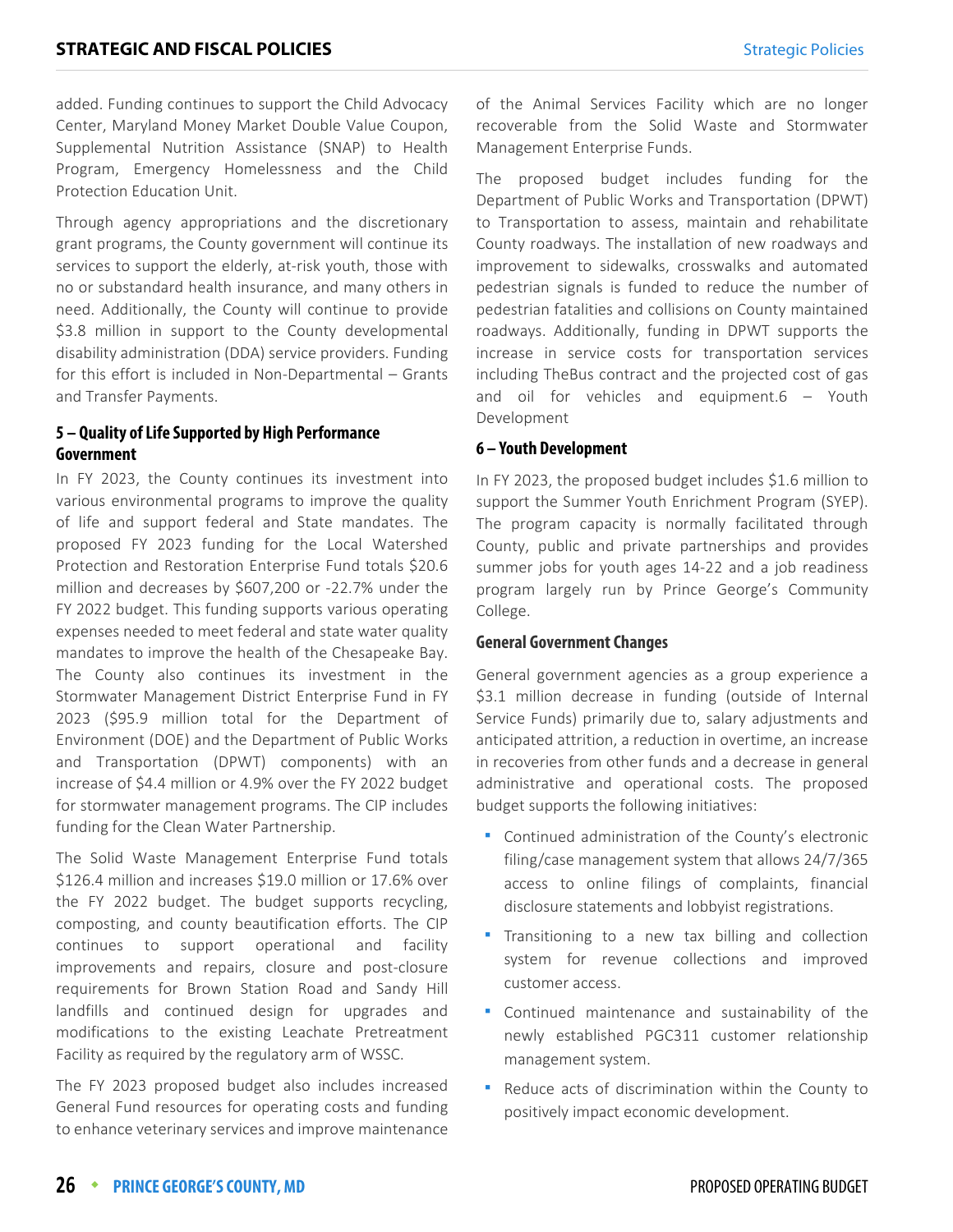- **Preparation for the 2022 Gubernatorial General** Election.
- Continue to implement the performance management dashboard solution (OpenGov) for the County Executive.
- **Increase the percentage of Prince George's County** residents registered to vote in all election cycles.

# <span id="page-8-0"></span>**FISCAL AND FINANCIAL POLICIES**

The financial integrity of the County government is of utmost importance. The financial policies are a key element to maintaining this integrity. These financial management policies are designed to ensure the fiscal stability, provide long-term sustainability, and guide the development and administration of the annual operating and capital budgets, as well as the debt program. The objectives of these fiscal policies are:

- **1.** Fund stable and sustainable public services to citizens and ensure the County's fiscal integrity is maintained.
- **2.** Enhance the policy-making ability of the County Executive and County Council by providing accurate, reliable and timely information about County operations to guide important decisions which have significant fiscal impact.
- **3.** Set forth operational principles that achieve a structurally balanced budget and maintain the County's AAA bond rating, while minimizing the cost of funding core government services and financial risks.
- **4.** Ensure the appropriate use of all County funds through a sound financial system and strong internal controls.
- **5.** Employ revenue policies that diversify revenue sources, and expenditure policies that distribute the cost of government services fairly, provide adequate funds to operate desired programs and services, and make effective use of all applicable and appropriate sources of funding.

To meet these objectives, the County's policies are divided into seven general categories. These categories include: 1) Financial Planning Policies, 2) Revenue Policies, 3) Budget Management Policies, 4) Fund Balance Policies, 5) Debt Management Policies, 6) Cash Management/Investment Policies and 7) Financial Reporting Policies.

## **1. Financial Planning Policies**

## **KEEP THE COUNTY IN A STRONG FINANCIAL CONDITION**

The County will continue to maintain sound cash and financial management. Several approaches and models are employed to guide the County in this process. These models assist in revealing possible structural imbalances and provide an opportunity to take corrective actions. As a result, the County can further ensure the efficient use of public funds over the long term.

One approach to accomplish this is achieving and maintaining a balanced budget for all funds. A balanced budget means the total money the government receives in one year, including other financing sources such as transfers in and use of fund balances, is equal to the amount it spends on goods, services and debt payments that year. In addition, the County follows a variety of policies to maintain a healthy balance sheet and to maximize cash management strategies. In balancing the budget, the County considers the nature of the revenues (sustainable, one-time, program specific, etc.) and the anticipated spending needs of the program or activity in the out-years.

## **LONG-RANGE FINANCIAL PLANNING**

The County implements its long-range financial planning policies using two methods  $-$  (1) the legislative approval of its six-year capital improvement program (CIP) budget and (2) internal financial forecasting and modeling. These practices are essential to plan for potential liabilities early and allocate resources accordingly. This ensures that County policies and/or decisions do not lead to unexpected financial burdens and measures the fiscal impact of present day decisions on long-term outcomes. The County plans to strengthen its multi-year fiscal planning in FY 2023 to maintain its long-term financial sustainability.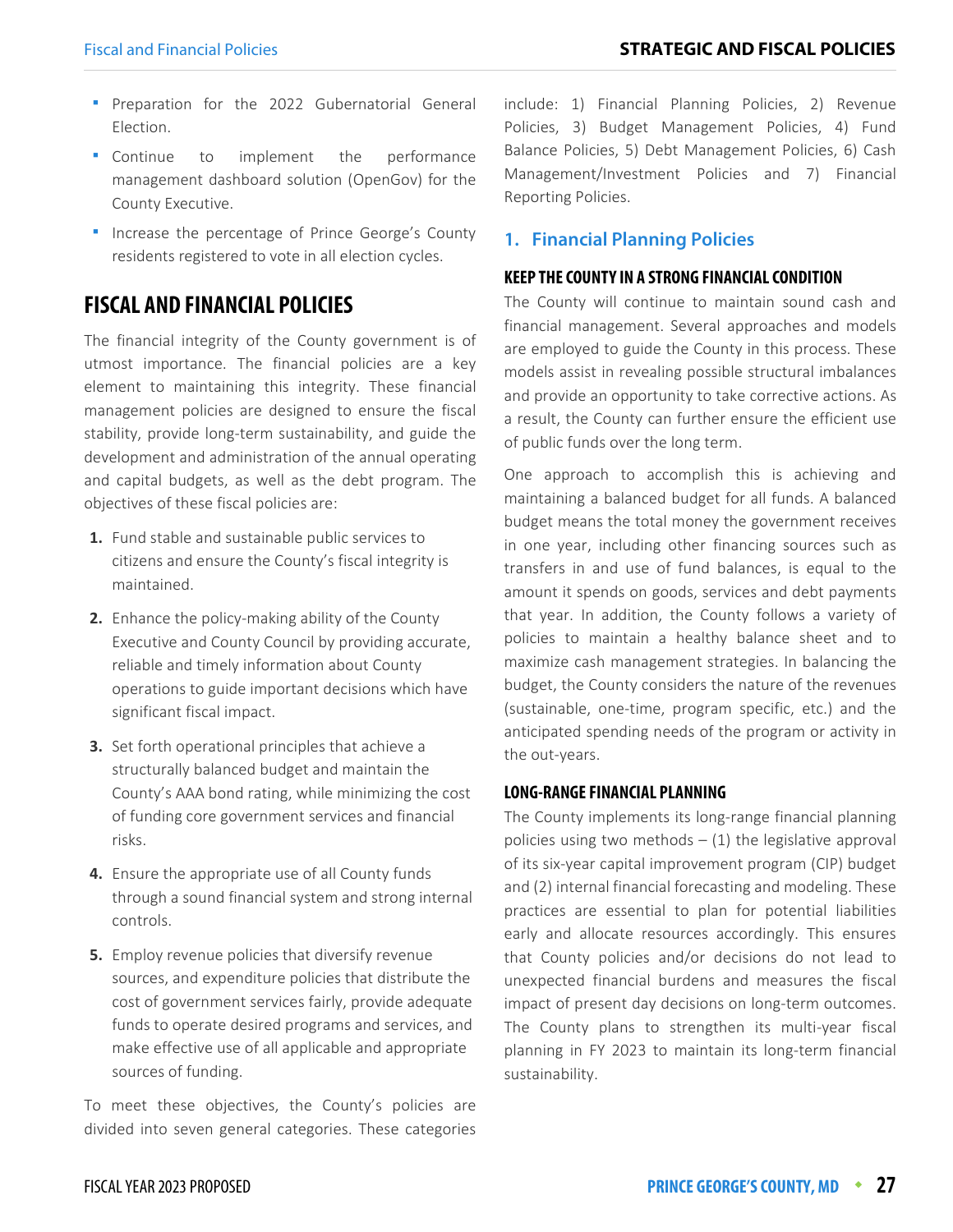#### **1. Capital Improvement Program**

The County develops and adopts a six-year CIP each year. This plan is approved by the County Council through the annual budget adoption process.

#### **2. Internal Financial Forecasting and Modeling**

Various forecasting and debt models are used during the County's planning process. These models include six-year revenue, expenditure, and fund balance projections for the general fund, and 30-year debt affordability models. These models are typically updated twice a year and as needed. They take into consideration several critical factors, including national and local economic outlook data, anticipated changes in federal, State and local laws and policies, and long-term governmental obligations. Assumptions include anticipated cost of living and merit increases for employees, maintaining adequate staffing levels across the government, rising health care expenses for active and retired employees, capital spending, risk management, pension and other long-term debt obligations.

## **INTERNAL SERVICE AND ENTERPRISE FUNDS**

The goal for internal service and enterprise funds is to provide certain services at rates that ensure selfsufficiency. An annual review of all programs that operate on an internal and enterprise fund basis is prepared to ensure charges are not burdensome to the public or users and revenues continue in a selfsupporting nature.

## **2. Revenue Policies**

#### **DIVERSIFY REVENUES**

The County strives to broaden revenue bases and seek alternative revenues to fund programs and services. This mitigates our vulnerability to reductions in programs and services due to economic downturns and decreases our dependence on general taxes for government operations. This policy has become more important in recent years as the State continues to shift costs to local governments.

It is important to note that the County's ability to raise taxes is limited by a 1978 amendment to Section 817, Article VIII of the Prince George's County Charter. The amendment referred to as Tax Reform Initiative by Marylanders (TRIM) limits the County's ability to raise the property tax rate. However, the County is authorized to increase property tax rates based on Chapter 6 of the 2012 Laws of Maryland (Senate Bill 848). This law allows the County's real and personal property tax rates to be set higher than the rate authorized under the County's charter. The bill requires that any additional revenue generated because of the higher property tax rate is for the sole purpose of funding the approved budget of the local school system. In FY 2016, the real property tax rate was increased \$0.04 to \$1.00 per \$100 of assessable value. Additionally, the personal property tax rate rose \$0.10 to \$2.50 per \$100 of assessable value. All additional revenues generated from the tax rate increases are dedicated to the Board of Education. The increased property tax rates remain in FY 2022.

Due to the restriction of raising property tax rates only for education, it is essential for the County to seek other revenue sources and maintain an adequate level of fund balance to guard against financial uncertainties and risks.

## **USE CONSERVATIVE ASSUMPTIONS IN FORECASTING REVENUE GROWTH**

The fiscal integrity of a government is heavily dependent on the extent to which actual revenues meet or exceed expenditures. It is therefore essential that conservative assumptions be used in forecasting revenues. During economic downturns, conservative revenue forecasts are particularly important because the slowdown in one sector of the economy can extend to other sectors, and in those circumstances, the County could experience a broader decline in revenues.

#### **RELY ON CONTINUING REVENUE SOURCES**

Over the long term, a local government's fiscal health is greatly dependent on its ability to pay for current expenses with current revenues. Recurring expenditures should be funded from a stable stream of income, such as taxes, service charges and intergovernmental revenues, with little or no reliance on one-time sources. Non-recurring resources are allocated primarily to nonrecurring expenditure items to ensure financial stability.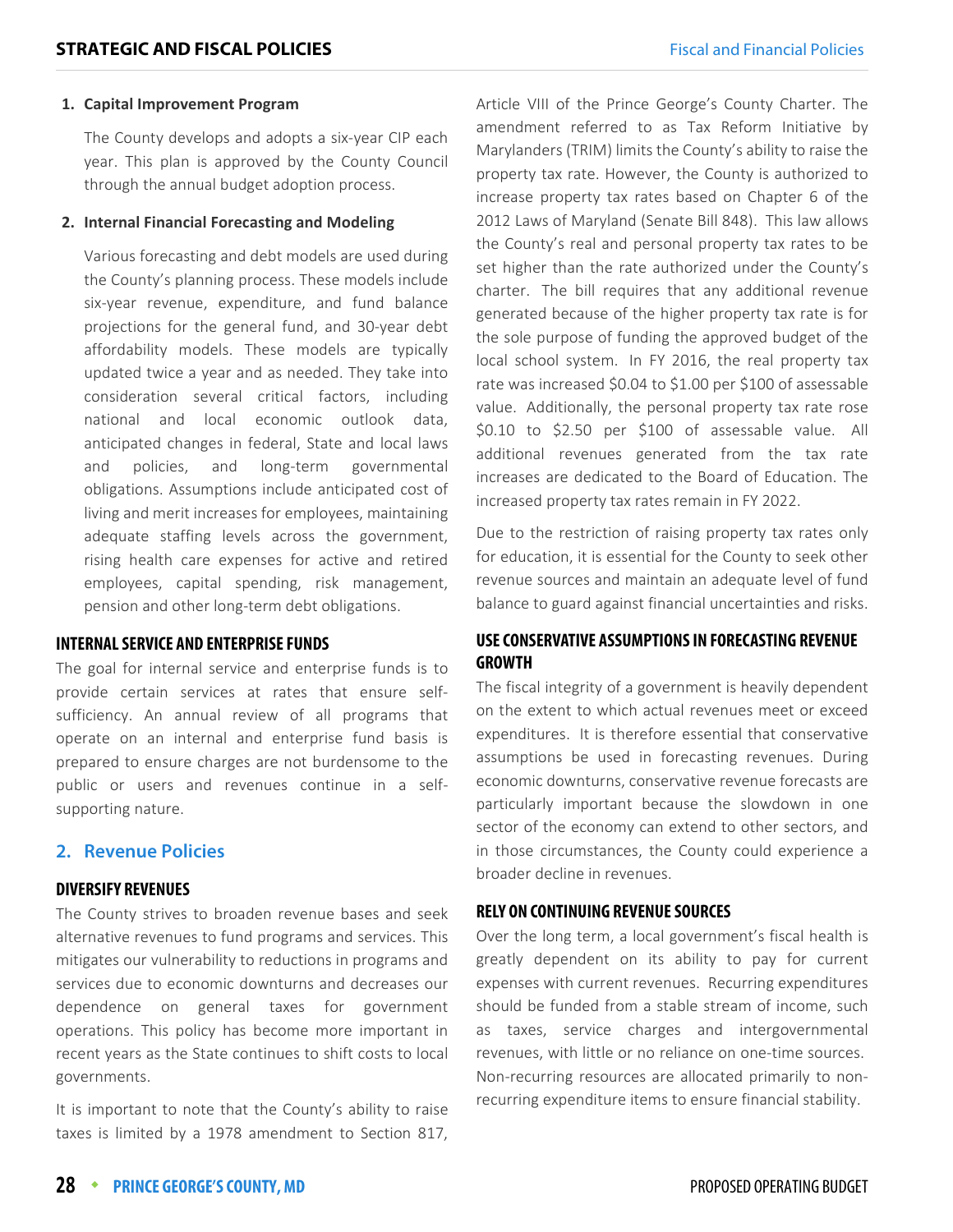#### **REVIEW USER FEES AND GRANT FUNDS**

The County completes an annual review of all user fees and charges to determine the extent to which the full cost of services is being recovered. The approval of changes to existing fees and new fees are approved as part of the annual budget process.

Grant funds are utilized to leverage County funds to supplement current programs and services. Inconsistent and/or fluctuating grants are not to be used to fund ongoing programs. Programs financed with grant funds are primarily budgeted in Special Revenue funds. Programs are adjusted to reflect the level of funding available.

#### **ASSESS THE APPROPRIATENESS OF GRANT-FUNDED PROGRAMS**

Grant programs are often seen as ways to implement programs that are fully or mostly paid by other entities, usually the State or federal governments. However, some grant programs have limited life spans that require the County to pay for the full cost in subsequent years. The County will continue to implement only those grantsupported programs that balance important public services without unnecessary or unsustainable commitments of County funds in future years.

## **3. Budget Management Policies**

#### **MAINTAIN PERIODIC FINANCIAL REPORTING AND MONITORING**

Financial reports in different formats are generated and systematically reviewed each month. Revenue collections and agency spending are monitored, and projections are updated on a regular basis. The County also closely monitors and analyzes changes in the national and local economies and in federal, State and local laws to take preventative measures in a timely manner against negative impacts. Projections and analytical reports are prepared periodically to facilitate management decisions. Particularly during challenging economic conditions and amid fiscal constraints, such periodic reporting and monitoring mechanisms are extremely important for maintaining the fiscal health of the County and allow the government to take needed fiscal actions in a timely manner.

## **MONITOR FRINGE BENEFIT COSTS**

County fringe benefit costs have been increasing, especially in the categories of pension and health insurance. As part of the effort to curtail health insurance costs, the County implemented mandatory prescription drug mail order and adjusted employee co-payments for generic prescription drugs in 2008. Additionally, several steps have been made to address growing pension costs over recent years, including increasing employee contribution rates and vesting time frame, modifying the retirement eligibility and establishing benefit caps. Additional measures will be explored in future collective bargaining negotiations.

Prudent fiscal management requires awareness of the forces effecting changes in the pension funds so that current and future liabilities can be met. The County strives to maintain a balance between providing quality healthcare benefits while also considering measures to control costs and limit future cost escalation.

#### **CONTINUE RISK MANAGEMENT FUNDING**

Risk management costs have been increasing in recent years. The County's risk management strategy includes maintaining annual funding at or above the annual payments out of the risk management fund.

#### **BUDGET FOR LONG-TERM LIABILITIES**

The County continues to contribute more funding than the annual PAYGO amount to retiree health benefits to meet the Governmental Accounting Standards Board (GASB) requirement and to gradually address the longterm funding of Other Post Employment Benefits (OPEB) liabilities.

#### **4. Fund Balance Policies**

## **MAINTAIN A GENERAL FUND CONTINGENCY RESERVE (RESTRICTED RESERVE)**

A Charter amendment adopted by the voters in November 2002 requires that the County maintain a contingency reserve for the General Fund. These funds are to be used as a possible source of funding in the event the County Council enacts emergency appropriations in response to unforeseen events. The reserve requirement is 5% of the General Fund budget. The contingency reserve was \$188.6 million at the end of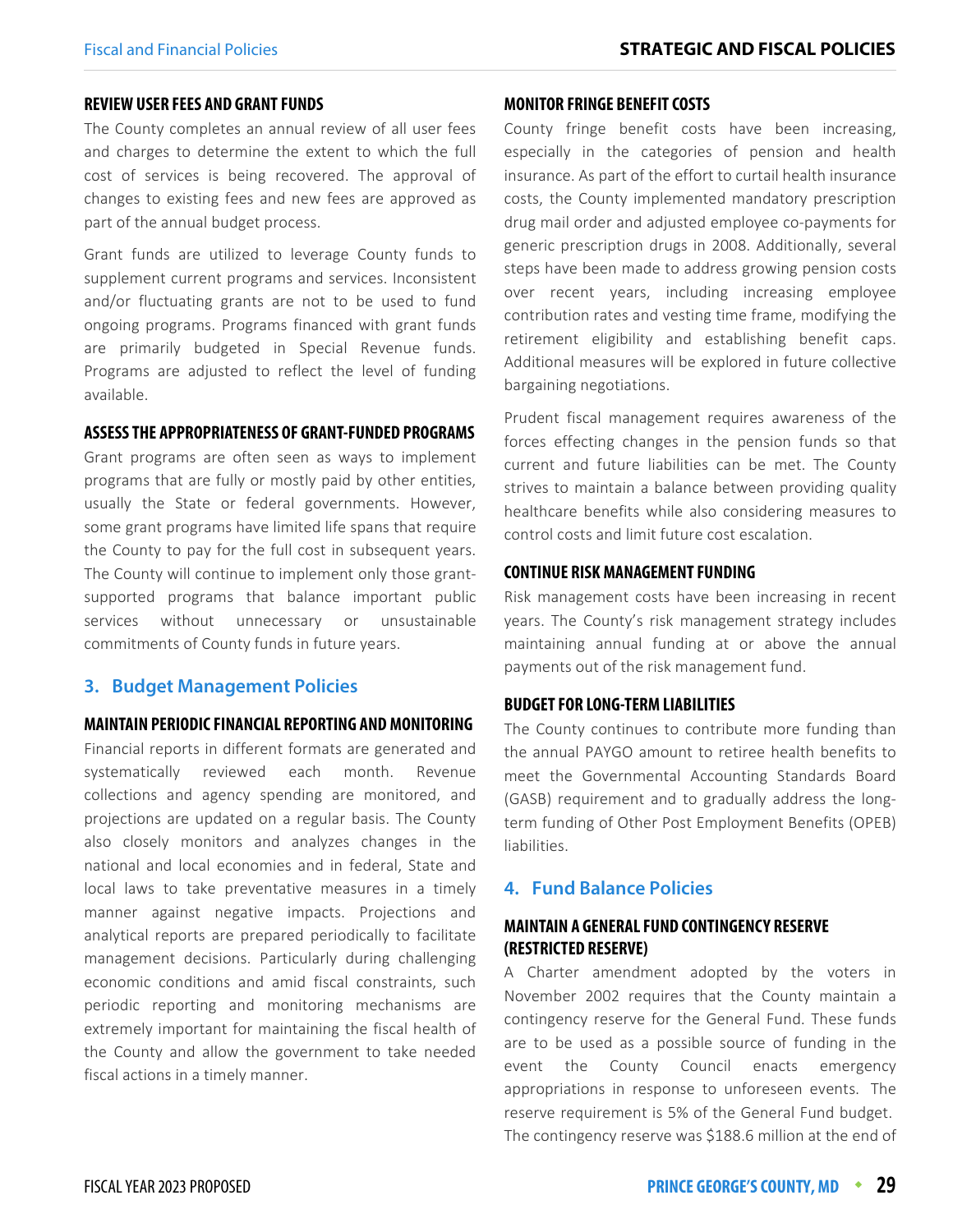FY 2021 and is projected to be \$213.7 million in FY 2022, and \$210.0 million in FY 2023.

## **MAINTAIN A GENERAL FUND OPERATING RESERVE (COMMITTED RESERVE)**

To ensure a reasonable degree of stability in its programs over the long term, the County must have the budgetary flexibility to deal with events that can create instability such as emergency situations, severe economic fluctuations, or State and federal policy changes. The County policy is to retain an operating reserve equal to at least 2% of the general fund budget in addition to the contingency reserve. This reserve is a continuing and non-lapsing source of un-appropriated funds that can be used to offset the impact of one-time budget emergencies if a plan exists to replenish the reserves. The operating reserve was \$75.4 million at the end of FY 2021 and is projected to be \$85.5 million in FY 2022, and \$84.0 million in FY 2023.

## **UNASSIGNED FUND BALANCE**

The County has an unassigned fund balance created by a combination of effective expenditure controls and higher-than-expected revenues during periods of strong economic growth from the last decade. This amount was \$235.4 million at the end of FY 2021. It is expected to be \$197.6 million in FY 2022 and \$159.6 million in FY 2023. In recent years, the County mitigated the combined impact of slower than normal growth of revenues due to the economic downturn and ongoing, non-discretionary expenditure needs by prudently using some undesignated fund balance both to provide one-time PAYGO funding for capital projects and to address fiscal challenges.

The fiscal challenge will likely remain in the near future as the moderate revenue recovery continues to not keep up with expenditure growth driven by collective bargaining agreements, fringe benefit cost increases, unfunded State mandates, and service needs. The County is in the process of taking corrective fiscal actions and developing multi-year strategies to protect its fund balance and restore balance between revenues and expenditures.

## **MAINTAIN FUND BALANCE RESERVES IN OTHER FUNDS**

Several important government functions are financed through funds other than the County's general fund, most notably the County's enterprise funds, internal

service funds and special revenue funds (these fund types are described more fully in the Budget Guide section of this document). Although these funds are designed to be self-sustaining, they must contend with certain special factors that threaten their financial stability: they are much smaller than the general fund; they support specific, limited services; and they tend to rely on a narrower and less diverse set of revenue sources. For example, the Stormwater Management Enterprise Fund receives the bulk of its monies from an ad valorem property tax, making this fund vulnerable to potential fluctuations in that single revenue source. To minimize fiscal volatility in these funds, the County policy calls for maintaining adequate reserve levels in each fund group, as well as making needed expenditure reductions to restore a structural balance. The County also strives to maintain a positive fund balance in all special revenue funds.

## **5. Debt Management Policies**

## **MAINTAIN SOUND DEBT MANAGEMENT**

The County is committed to keeping its debt level low despite rising needs for capital projects. Prince George's County debt level remains well below its self-imposed and statutory limits. Article 25A of the Annotated Code of Maryland states that the aggregate amount of indebtedness outstanding at the time of issuance shall not exceed 6% of the County's assessable base of real property plus 15% of the County's assessable base of personal property. In recent years, the County has successfully kept its net direct debt to assessable value ratio below 2%. The County's outstanding debt was \$1.58 billion, leaving a legal debt margin of \$5.1 billion.

While the current debt level is well below the statutory ceiling, the County adopts a more restrictive internal policy that requires that the ratio of debt service to County source revenues not exceed 8%. The debt level needs to be monitored closely in coming years as debt service payments are projected to pick up in the foreseeable future due to anticipated new debt to fund CIP projects and the expiration of one-time resources in out years. The County also follows a strategy of retiring debt rapidly to mitigate debt obligations in future years and refinancing existing debt where applicable to generate savings. The anticipated bond sales in FY 2022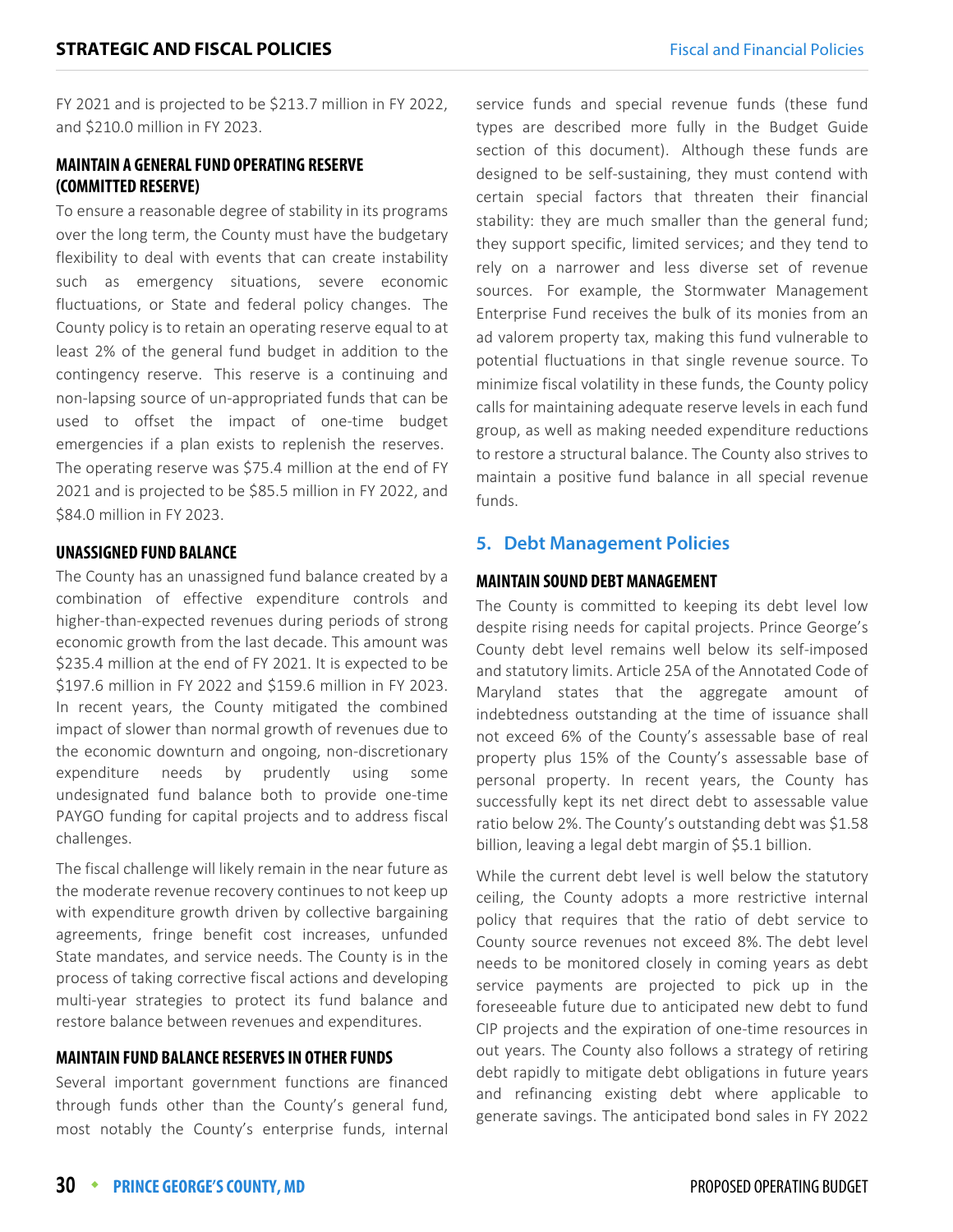and FY 2023 will be conducted in accordance with the County's debt policies.

In addition, the County has been utilizing alternative resources other than general obligation bond revenue to fund capital projects. It plans to continue to include school surcharge, telecommunications tax and PAYGO capital revenues in its future CIP programs. Budgeting PAYGO funds annually helps lower long-term debt burdens and allows the County to follow best practices recommended by bond rating agencies. The FY 2021 approved budget included \$937,300 of PAYGO funds for capital projects. The FY 2022 approved budget included \$11.1 million of PAYGO funds.

For FY 2023, the proposed budget includes \$12.4 million of PAYGO funds (an increase of \$1.3 million from FY 2022) for the Glenarden Apartments Redevelopment (\$810,000), the Suitland Manor project (\$1.7 million), the Board of Education projects (\$3.4 million) and Maryland 210 improvements (\$6.5 million).

## **6. Cash Management/Investment Policies**

## **MAINTAIN SOUND INVESTMENT MANGEMENT POLICY**

The County Council adopted its investment policy in September 1995 (CR-52-1995). The local policy was subsequently amended in September 1998 and February 2006 due to changes in the Maryland State law.

The policy applies to the investment of all unexpended or surplus funds of the County. These funds are accounted for in the County's Comprehensive Annual Financial Report and include the general fund, special revenue funds, capital project funds, enterprise funds, debt service funds, internal service funds, trust and agency funds. The policy does not cover the investment activities of pension funds. The funds are administered by separate trustees.

The primary objectives for the management of County funds are to (a) protect investment principal in the overall portfolio, (b) ensure sufficient liquidity to meet all cash flow requirements which might be reasonably anticipated and (c) maximize investment return consistent with risk limitations and prudent investment policies.

These objectives are met by implementing the following policies:

- **1.** The County's investment officials shall use the "prudent person" standard in the context of managing an overall portfolio, considering the probable safety of their capital as well as the probable income to be derived.
- **2.** The investment officials involved in the investment process will refrain from personal business activity that could conflict with the proper execution of the investment program or which could impair their ability to make impartial investment decisions.
- **3.** The County will diversify its investments by security type and institution. With the exception of U.S. Treasury securities, authorized pools and money market funds, no more than 50% of the County's total investment portfolio will be invested in a single security type or with a single financial institution.
- **4.** To the extent possible, the County will attempt to match investments with anticipated cash flow requirements. The County will not directly invest in securities maturing more than one year from the date of purchase, except for the investment of bond proceeds which may be invested up to three years.
- **5.** Regarding suitable investments, the County's investments will conform without exception to Article 95, Section 22 and Section 6-222 of the State Finance and Procurement Article of the Annotated Code of Maryland.
- **6.** The County will maintain a system of adequate internal controls to be compliant with the investment program policy and procedures.
- **7.** The County will hold periodic investment strategy meetings with officials and document the resulting investment strategy approved to meet the policy.

## **7. Financial Reporting Policies**

The County's accounting and financial reporting systems will be maintained in conformance with all State and federal laws, generally accepted accounting principles (GAAP) and standards of the GASB and the Government Finance Officers Association (GFOA). Each year, an independent accounting firm performs an annual audit and issues an audit opinion that is included in the